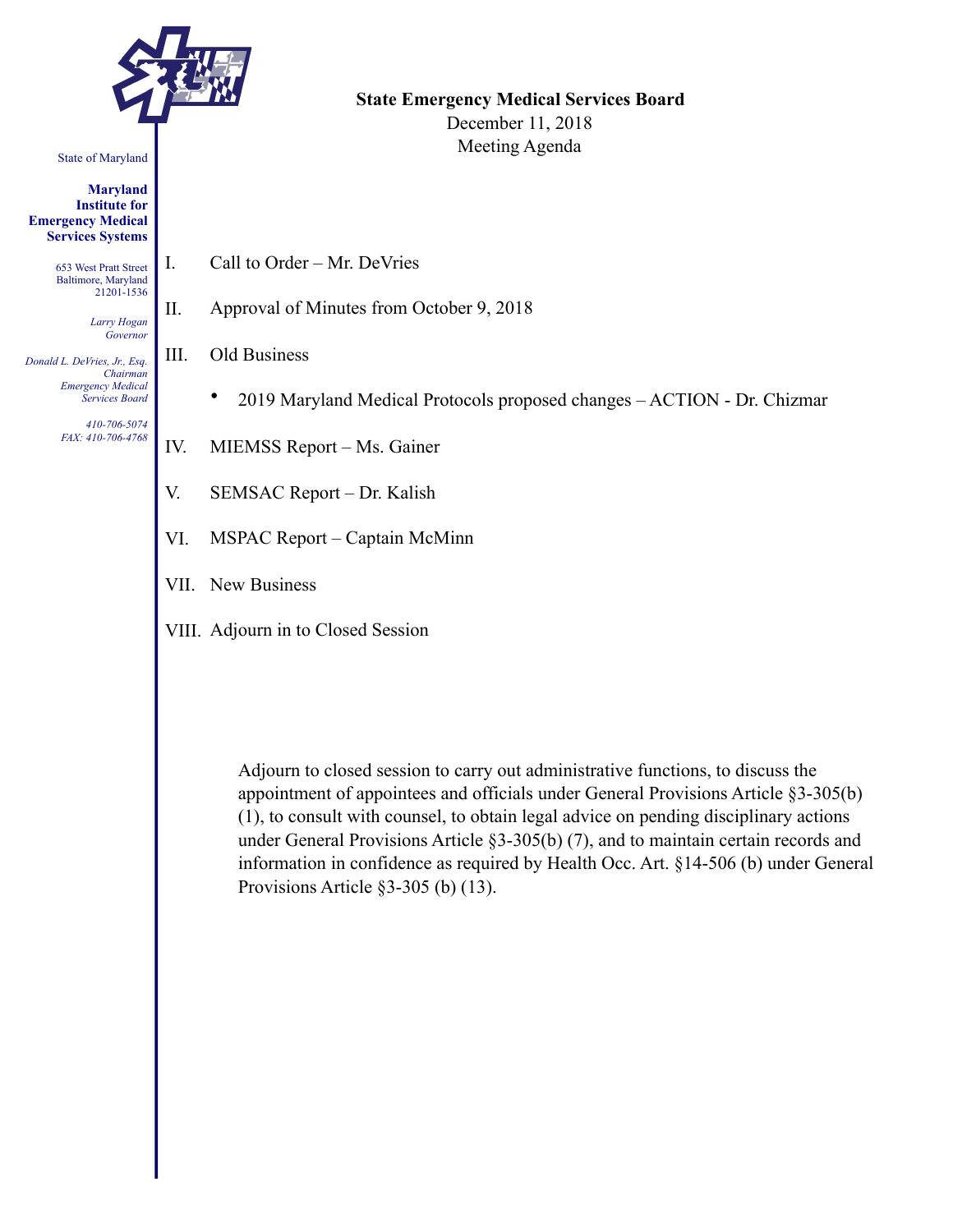

# **State Emergency Medical Service Board December 11, 2018**

#### **Minutes**

State of Maryland

**Maryland Institute for Emergency Medical Services Systems** 

> 653 West Pratt Street Baltimore, Maryland 21201-1536

> > *Larry Hogan Governor*

*Donald L. DeVries, Jr., Esq. Chairman Emergency Medical Services Board* 

> *410-706-5074 FAX: 410-706-4768*

**Board Members Present:** Donald L. DeVries, Jr., Esq., Chairman;

**Board Members Attended by phone**: Sherry Adams, Vice Chairperson; Murray Kalish, MD; Dany Westerband, MD; Sally Showalter, RN (phone); Jim Scheulen; Bill Frohna, MD (phone); Steve Cox; Mary Alice Vanhoy, RN

**Board Members Absent:** Dean E. Albert Reece, MD;

**Others Present:**

**MSPAC:** Captain McMinn; Director Woods

**MIEMSS**: Ms. Gainer; Dr. Chizmar (phone); Ms. Abramson; Ms. Alban; Ms. Aycock; Mr. Balthis; Ms. Fullard; Mr. Hurlock; Ms. Myers; Mr. Naumann; Mike Reynolds (phone); Mr. Schaefer; Mr. Slack; Dr. Floccare; Ms. Goff

**OAG:** Mr. Magee; Ms. Sette

**The Peake Newspaper**: Mr. Crum

Chairman DeVries called the meeting to order. A roll call of members was conducted.

**ACTION: Upon the motion by Mr. Scheulen, seconded by Dr. Westerband, the Board voted unanimously to approve the minutes of the EMS Board meeting held on November 12, 2018.** 

### **Old Business**

Due to Dr. Chizmar's availability, Mr. DeVries asked for the Board members to consider the 2019 Maryland Medical Protocols out of order.

Dr. Chizmar gave an overview of the proposed protocol changes for EMS Board review:

•**Adult Tachycardia:** The algorithm has been significantly revised, including the removal of medical consultation prior to the administration of diltiazem and the addition of blood pressure parameters.

•**DNR/MOLST:** The list of acceptable procedures for DNR and MOLST B patients has been expanded to include the use of Magill forceps for obstructed airways and capnography.

•**Fentanyl:** The use of fentanyl has moved to the general patient care section and morphine has moved to an optional supplemental protocol. The preferred route of administration for fentanyl will be intranasal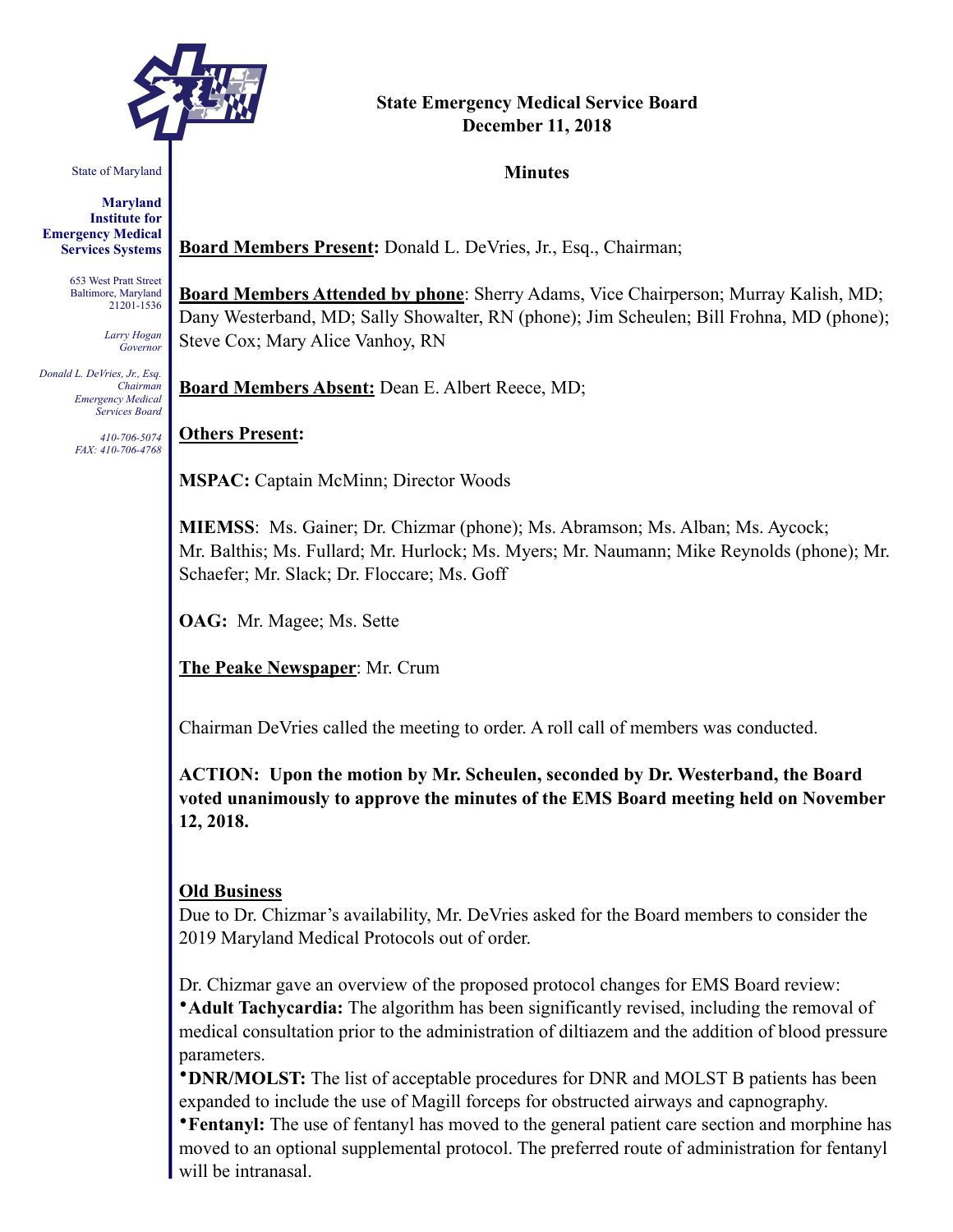- **Needle Decompression:** The flutter valve will be an optional piece of equipment. The preferred location for needle decompression will be moved from the mid-clavicular line to the mid-axillary line.
- **Medical Consultation Requirement:** Changes have been made to the consult requirement for Priority 2 patients. The decision of hospital notification versus medical consultation will be based on the need for procedures or medication that require physician approval.
- **Stroke:** The last known well time window has been changed from 3.5 hours to 20 hours. EMS providers will also be required to relay the last known well time to the hospital with the Stroke Alert, which aligns the Maryland Medical Protocols with the latest science regarding care for stroke patients. A new prehospital stroke assessment for the detection of posterior circulation stroke has been added, which employs the BE-FAST mnemonic.
- **Tissue Donation:** Contact information for Living Legacy and Washington Regional Transplant Community has been added for reference.
- **Trauma Arrest:** The use of epinephrine for ADULT patients in traumatic arrest has been discontinued.

Dr. Chizmar said that the Baltimore City Fire Department's Minor Definitive Care pilot has requested expanding the catchment area to include the area around Bon Secours Hospital.

# **ACTION: Upon the motion by Dr. Westerband, seconded by Ms. Vanhoy, the Board voted unanimously to approve the changes in the 2019 Maryland Medical Protocols.**

Dr. Chizmar and Mr. Reynolds left the call at 9:10am.

# **MIEMSS Report**

Opioid Crisis. Ms. Gainer reported that the Opioid Operational Command Center will provide another \$200,000 in grant funds for MIEMSS to pass through to EMSOPs to offset unrecoverable naloxone costs they incurred in FY18.

Ms. Gainer said that the Maryland Department of Health (MDH) has requested that local EMS companies share overdose data with county public health officers. MIEMSS sees no legal impediment for sharing overdose data with county health officers.

ESSENCE. Ms. Gainer added that MIEMSS is reviewing a contract with MDH to map eMEDS data into ESSENCE.

### SB 682 – EMS Reimbursement

Ms. Gainer said that work continues with the Maryland Health Care Commission (MHCC) and other stakeholders on the report to the Legislature. MIEMSS and MHCC have requested a 30-day extension to complete the report. As of December 1, 2018, Dr. Delbridge is under contract and will be reviewing the draft report.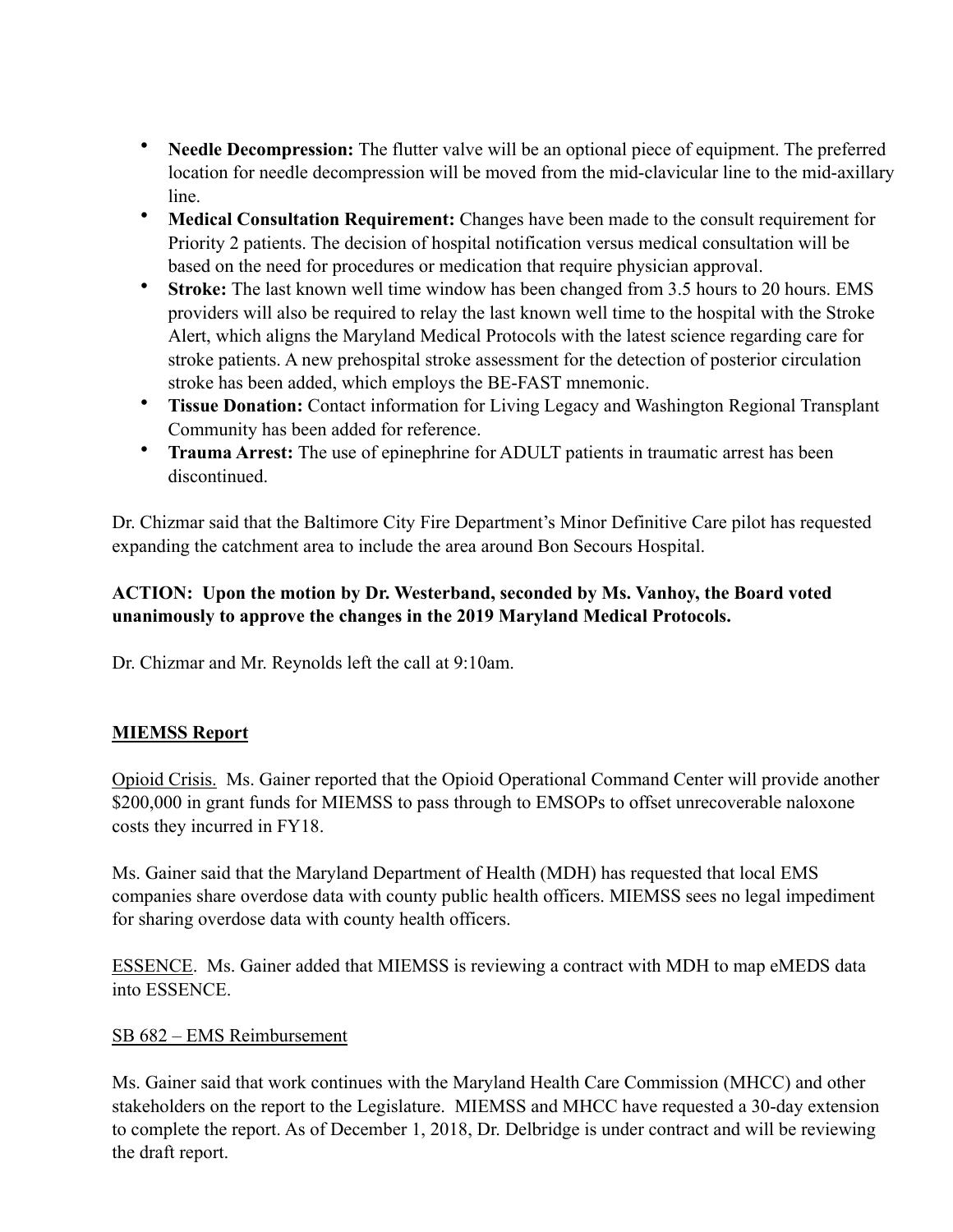#### eMEDS Elite:

Ms. Gainer said that MIEMSS anticipates all EMS jurisdictions to be using the platform by the mid-January 2019.

#### Grants

Ms. Gainer said that MIEMSS is reviewing the distribution of the 50/50 grants for cardiac monitors and equipment.

### **SEMSAC**

Dr. Kalish reported that at the December 6, 2018, meeting, SEMSAC approved the changes to the 2019 Maryland Medical Protocols.

Dr. Kalish said that, after surveying SEMSAC members, SEMSAC would like more information regarding budgeting, grants and explanation of acronyms used by MIEMSS. He added that SEMSAC would like to present information to the EMS Board regarding the possible redistribution of funds and a needed increase in 50/50 grant funding.

Dr. Kalish said that he has asked for two or three SEMSAC members to sit on the EMS Board Finance **Committee** 

Mr. DeVries said that EMS Board member Jim Scheulen is the Chairman of the EMS Board Finance Committee and that two named SEMSAC members are welcome to join the committee. Dr. Kalish said he would be one of the two SEMSAC members.

### **MSPAC**

Captain McMinn said there were no new changes to the MSPAC report and wished everyone a happy and safe holiday season.

## **ACTION: A motion was made, seconded and unanimously approved for the EMS Board to adjourn to Closed Session.**

The EMS Board adjourned to closed session to carry out administrative functions, to discuss the appointment of appointees and officials under General Provisions Article §3-305(b)(1), to consult with counsel, to obtain legal advice on pending disciplinary actions under General Provisions Article §3-305(a) (7), and to maintain certain records and information in confidence as required by Health Occ. Art. §14-506 (b) under General Provisions Article §3-305 (a) (13).